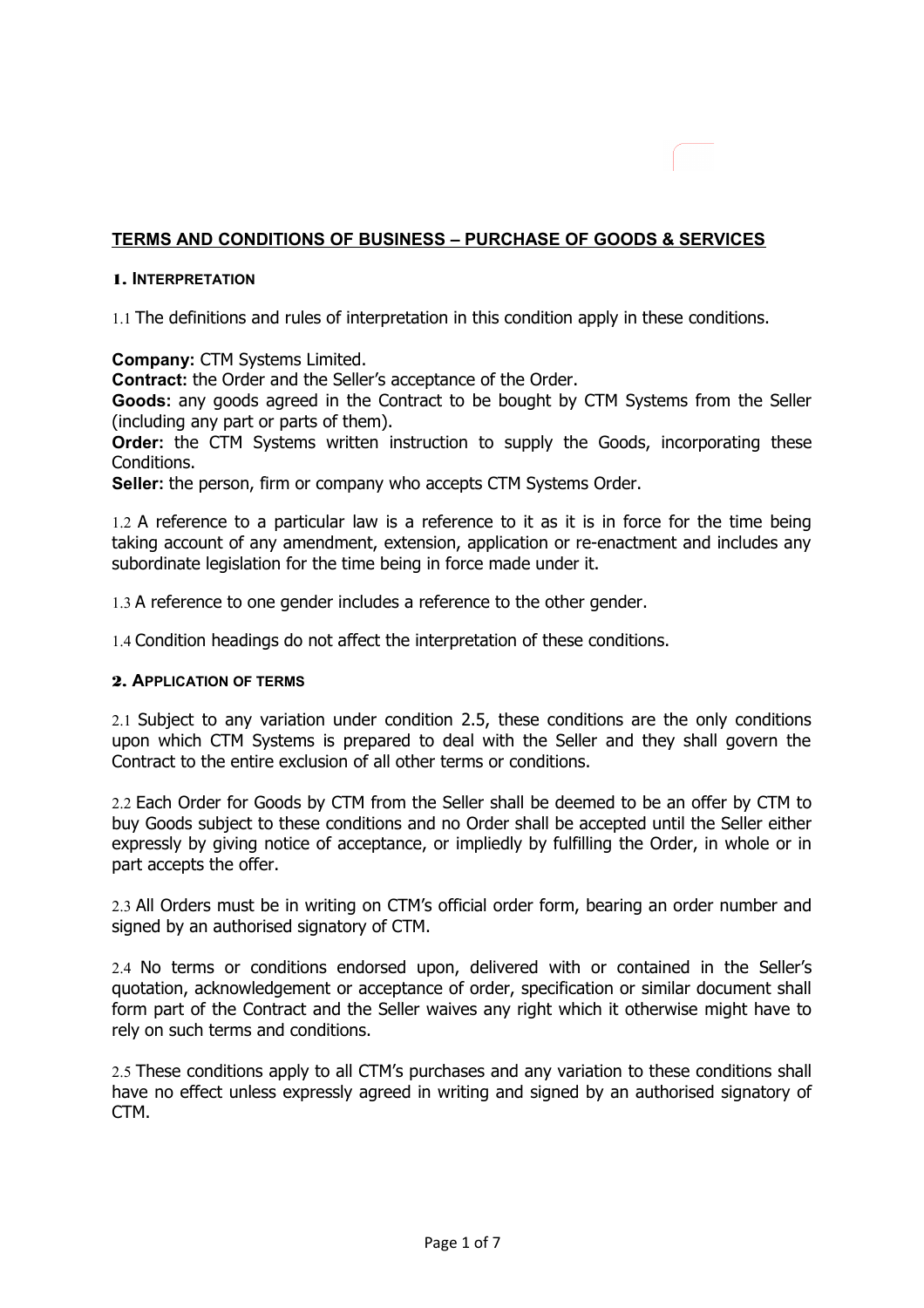## 3. **QUALITY AND DEFECTS**

3.1 The Goods shall be of the best available design, of the best quality, material and workmanship, be without fault and conform in all respects with the Order and specification and/or patterns supplied or advised by CTM to the Seller.

3.2 The Goods shall conform to any of CTM's and/or Seller's industry specific governing specifications as to quantity, quality, standards or descriptions.

3.3 CTM's rights under these conditions are in addition to the statutory conditions implied in favour of CTM by the Sale of Goods Act 1979.

3.4 At any time prior to delivery of the Goods to CTM, we shall have the right to inspect and test the Goods at all times.

3.5 CTM shall at any time prior to delivery of the Goods have the right to inspect:

(a) any goods acquired by the Seller for the purpose of the Order

(b) any production process used by the Seller for the purpose of the Order

Any information received by CTM during such inspections shall be treated as confidential, unless it can be shown that such information was already in the public domain or CTM had prior knowledge of such.

3.6 If the results of such inspection or testing cause CTM to be of the opinion that the Goods do not conform or are unlikely to conform with the Order or to any specifications and/or patterns supplied or advised by CTM to the Seller, CTM shall inform the Seller and the Seller shall immediately take such action as is necessary to ensure conformity and in addition CTM shall have the right to require and witness further testing and inspection.

3.7 Notwithstanding any such inspection or testing, the Seller shall remain fully responsible for the Goods and any such inspection or testing shall not diminish or otherwise affect the Seller's obligations or CTM's remedies under the Contract.

3.8 If any of the Goods fail to comply with the provisions set out in condition 3 CTM shall be entitled to avail itself of any one or more remedies listed in condition 12.

## 4. **INDEMNITY**

4.1 The Seller shall keep CTM indemnified in full against all direct, indirect or consequential liabilities (all three of which terms include, without limitation, loss of profit, loss of business, depletion of goodwill and like loss), loss, damages, injury, costs and expenses (including legal and other professional fees and expenses) awarded against or incurred or paid by CTM as a result of or in connection with:

(a) defective workmanship, quality or materials;

(b) an infringement or alleged infringement of any intellectual property rights caused by the use, manufacture or supply of the Goods; and

(c) any claim made against CTM in respect of any liability, loss, damage, injury, cost or expense sustained by CTM's

employees or agents or by any customer or third party to the extent that such liability, loss, damage, injury, cost or expense was caused by, relates to or arises from the Goods as a consequence of a direct or indirect breach or negligent performance or failure or delay in performance of the terms of the Contract by the Seller.

(d) any claims for death or personal injury, against CTM, to any employees of the Seller or any agent or sub-contractor of the Seller while in or about CTM's place of business.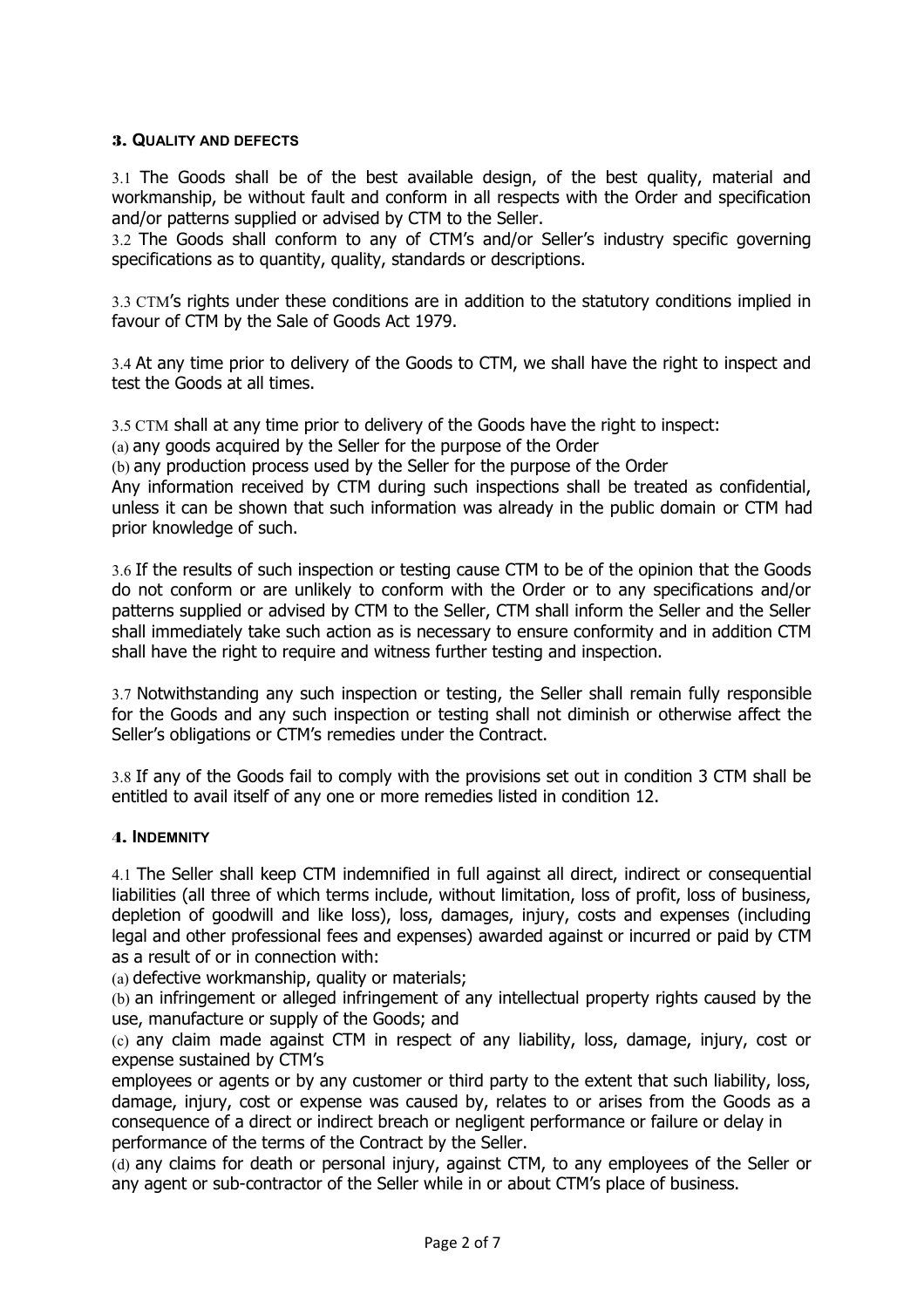4.2 The Seller will effect and maintain at its own expense adequate insurance in respect of the above indemnity and shall upon request of CTM produce the certificate of such for inspection.

#### 5. **DELIVERY**

5.1 The Goods shall be delivered, carriage paid, to CTM's place of business or to such other place of delivery as is agreed by CTM in writing prior to delivery of the Goods. The Seller shall off-load the Goods at its own risk as directed by CTM.

5.2 CTM reserves the right to collect the Goods in its own vehicles. If CTM collects the Goods pursuant to this clause, the Seller will grant to CTM a discount on the amount payable under this order in respect of carriage cost not incurred by the Seller.

5.3 Any carrier appointed by the Seller or specified by CTM shall be agent to the Seller and not CTM.

5.4 The date for delivery shall be specified in the Order, or if no such date is specified then delivery shall take place within 14 days of the Order.

5.5 Subject to clause 2.6, the Seller shall invoice CTM upon, but separately from, despatch of the Goods to CTM. This invoice shall contain the order number and part number.

5.6 Without prejudice to clause 5.5, the Seller shall ensure that each delivery is accompanied by a delivery note which shows, inter alia, the order number, date of order, part number, number of packages, contents and contains a suppliers advice note and, in the case of part delivery, the outstanding balance remaining to be delivered.

5.7 Time for delivery shall be of the essence.

5.8 The Seller shall effect and maintain at its own expense adequate insurance over the Goods whilst in transit.

5.9 Unless otherwise stipulated by CTM in the Order, deliveries shall only be accepted by CTM in normal business hours.

5.10 If the Goods are not delivered on the due date then, without prejudice to any other rights which it may have, CTM reserves the right to:

(a) cancel the Contract in whole or in part and refuse or return any Goods already delivered under this contract;

(b) refuse to accept any subsequent delivery of the Goods which the Seller attempts to make, acceptance or full or partial payment for any Goods under this contract does not remove this right;

(c) recover from the Seller any expenditure reasonably incurred by CTM in obtaining the Goods in substitution from another supplier; and

(d) claim damages for any additional costs, loss or expenses incurred by CTM which are in any way attributable to the Seller's failure to deliver the Goods on the due date.

5.11 The Goods must be suitably preserved and packed by the Seller. The cost of which will be borne by the Seller.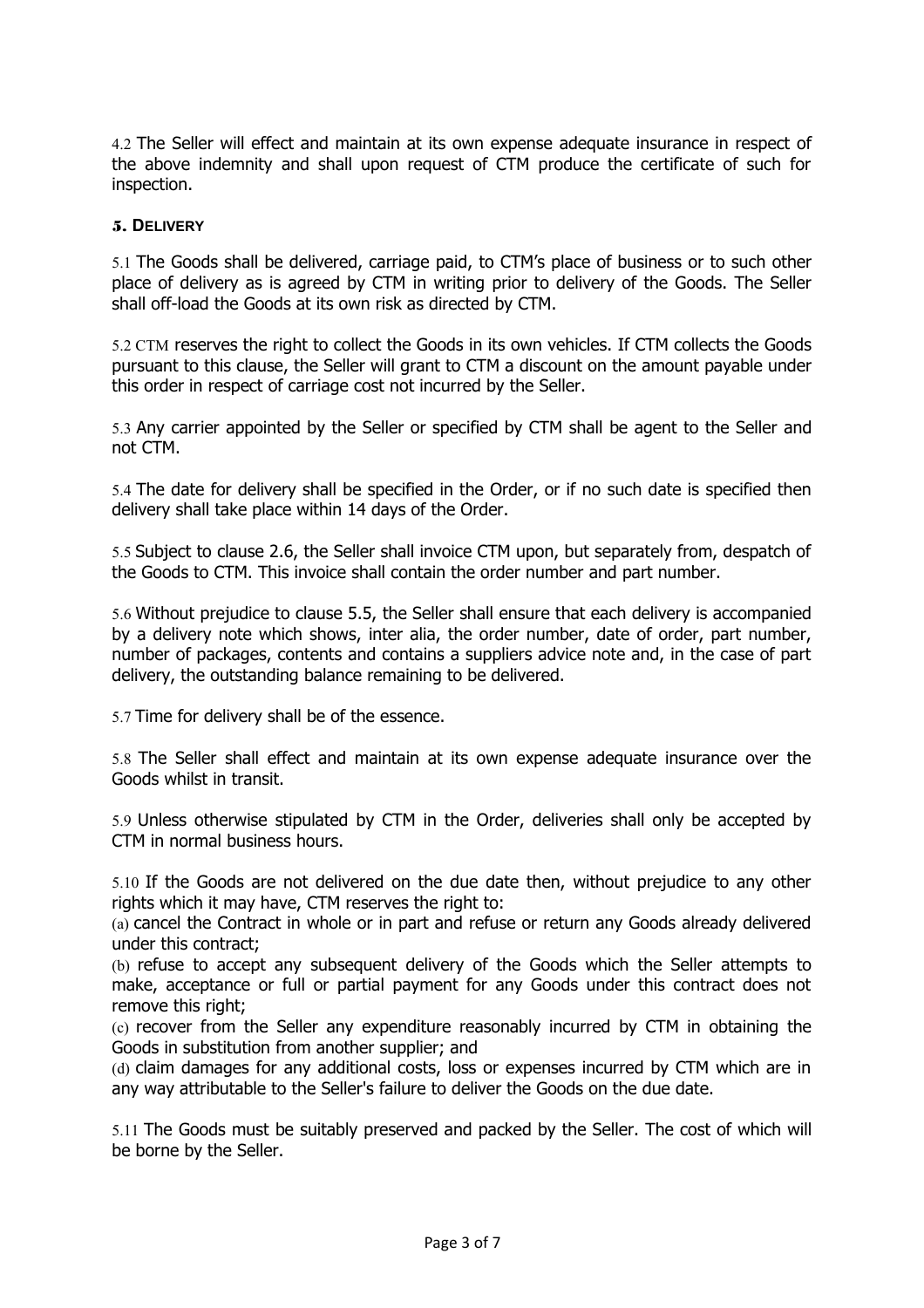5.12 If the Seller requires CTM to return any packaging material to the Seller that fact must be clearly stated on any delivery note delivered to CTM and any such packaging material shall only be returned to the Seller at the cost of the Seller.

5.13 Where CTM agrees in writing to accept delivery by instalments the Contract shall be construed as a single contract in respect of each instalment. Nevertheless failure by the Seller to deliver any one instalment shall entitle CTM at its option to treat the whole Contract as repudiated.

5.14 Where CTM has agreed, pursuant to clause 5.13, to accept delivery by instalments subject to a delivery or works schedule or not, CTM reserves the right, upon reasonable notice to the Seller, to fix or vary delivery times for one or more of the instalments.

5.15 If the Goods are delivered to CTM in excess of the quantities ordered CTM, unless otherwise agreed in writing, shall not be bound to pay for the excess and any excess shall be and shall remain at the Seller's risk and shall be returnable at the Seller's expense including transport both ways and all handling charges.

5.16 In any inspection under clause 5.15 CTM's count shall be final and conclusive on all shipments.

5.17 CTM shall have the right to reject the Goods as though they had not been accepted for 7 days after any latent defect in the Goods has become apparent.

## 6. **RISK/PROPERTY**

The Goods shall remain at the risk of the Seller until delivery to CTM is complete (including off-loading and stacking) when ownership of the Goods shall pass to CTM.

## 7. **PRICE**

7.1 The price of the Goods shall be stated in the Order and unless otherwise agreed in writing by CTM shall be exclusive of value added tax but inclusive of all other charges.

7.2 No variation in the price nor extra charges shall be accepted by CTM, unless with previous written consent from CTM and at least 3 months' notice from the Seller of such change.

7.3 If prior to delivery of the Goods the Seller sells the same or similar goods in the UK for a lower price than under this contract, CTM shall be entitled to pay such lower price.

7.4 If in breach of clause 7.1, the price of the Goods was not stipulated in the Order, the price charged by the Seller to CTM shall be the lower of:

(a) the current published price;

(b) the last quoted price from the Seller to CTM for the same or similar goods;

(c) the last price paid by CTM to the Seller for the same or similar goods.

## 8. **PAYMENT**

8.1 CTM shall pay the price of the Goods within 60 days of the month end of the date of the invoice issued, but time for payment shall not be of the essence of the Contract.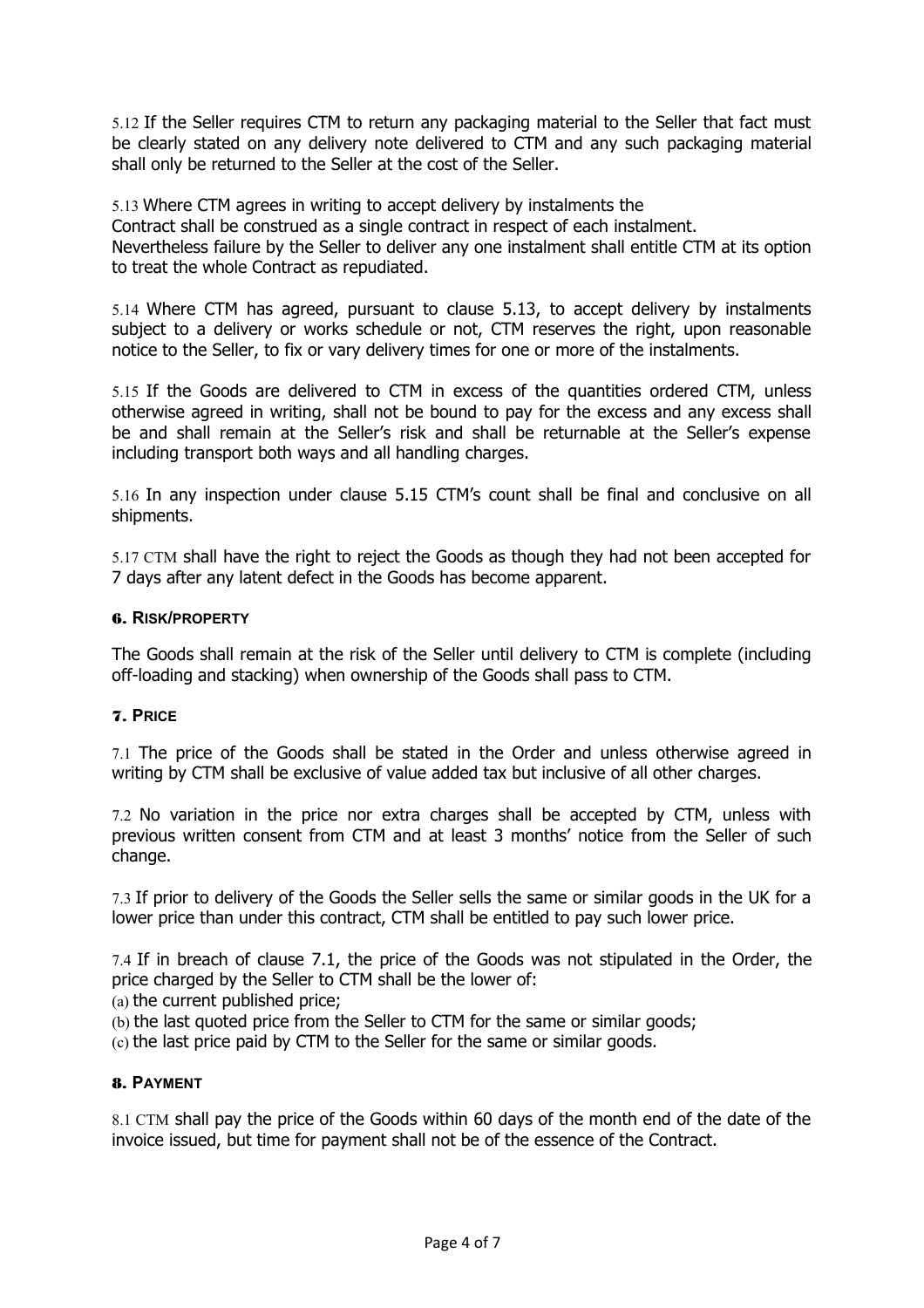8.2 Without prejudice to any other right or remedy, CTM reserves the right to set off any amount owing at any time from the Seller to CTM against any amount payable by CTM to the Seller under the Contract.

8.3 If any sum under the Contract is not paid when due then, without prejudice to the parties' other rights under the Contract, that sum shall bear interest from the due date until payment is made in full, both before and after any judgement, at 2% per annum over HSBC plc base rate from time to time. The Seller is not entitled to suspend deliveries of the Goods as a result of any sums being outstanding.

# 9. **CONFIDENTIALITY**

The Seller shall keep in strict confidence all technical or commercial knowhow, specifications, inventions, processes or initiatives which are of a confidential nature and have been disclosed to the Seller by CTM or its agents and any other confidential information concerning CTM's business or its products which the Seller may obtain and the Seller shall restrict disclosure of such confidential material to such of its employees,

agents or sub-contractors as need to know the same for the purpose of discharging the Seller's obligations to CTM and shall ensure that such employees, agents or sub-contractors are subject to like obligations of confidentiality as bind the Seller.

# 10. CTM**'S PROPERTY**

10.1 Materials, equipment, tools, dies, moulds, copyright, design rights or any other forms of intellectual property rights in all drawings, specifications and data supplied by CTM to the Seller or not so supplied but used by the Seller specifically in the manufacture of the Goods shall at all times be and remain the exclusive property of CTM but shall be held by the Seller in safe custody at its own risk and maintained and kept in good condition by the Seller until returned to CTM and shall not be disposed of other than in accordance with CTM's written instructions, nor shall such items be used otherwise than as authorised by CTM in writing.

10.2 Goods of CTM's design, or which are designed by the Seller for or at CTM's special requirements, may not be supplied by the Seller to anyone other than CTM without prior written consent.

10.3 Any materials supplied by CTM to the Seller for the purpose of the Order (whether charged to the Seller or not) shall remain the property of CTM and may only be used in fulfilling CTM's Order. The Seller shall, on the request of CTM, provide true and accurate records of consumption of such material.

## 11. **TERMINATION**

11.1 CTM shall have the right at any time and for any reason to terminate the Contract in whole or in part by giving the Seller written notice whereupon all work on the Contract shall be discontinued and CTM shall pay to the Seller fair and reasonable compensation for workin-progress at the time of termination but such compensation shall not include loss of anticipated profits or any consequential loss.

11.2 CTM shall have the right at any time by giving notice in writing to the Seller to terminate the Contract forthwith if:

(a) the Seller commits a material breach of any of the terms and conditions of the Contract; or

(b) any distress, execution or other process is levied upon any of the assets of the Seller; or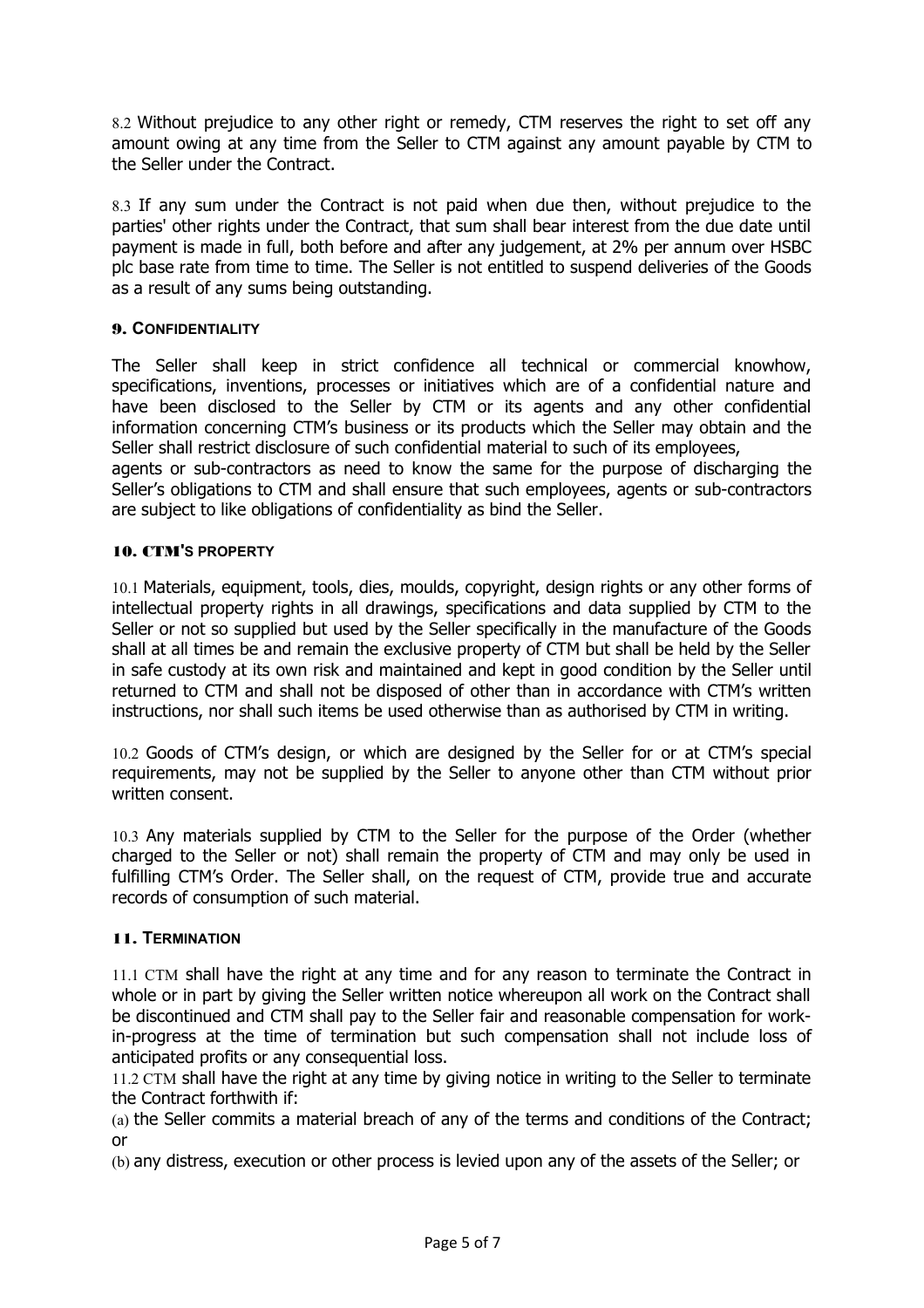(c) the Seller has a bankruptcy order made against him or makes an arrangement or composition with his creditors, or otherwise takes the benefit of any statutory provision for the time being in force for the relief of insolvent debtors, or (being a body corporate) convenes a meeting of creditors (whether formal or informal), or enters into liquidation (whether voluntary or compulsory) except a solvent voluntary liquidation for the purpose only of reconstruction or amalgamation, or has a receiver or manager, administrator or administrative receiver appointed of its undertaking or any part thereof, or documents are filed with the court for the appointment of an administrator of the Seller or notice of intention to appoint an administrator is given by the Seller or its directors or by a qualifying floating charge holder (as defined in paragraph 14 of Schedule B1 to the Insolvency Act 1986), or a resolution is passed or a petition presented to any court for the winding-up of the Seller or for the granting of an administration order in respect of the Seller, or any proceedings are commenced relating to the insolvency or possible insolvency of the Seller; or

(d) the Seller ceases or threatens to cease to carry on its business; or

(e) the financial position of the Seller deteriorates to such an extent that in the opinion of CTM the capability of the Seller adequately to fulfil its obligations under the Contract has been placed in jeopardy.

11.3 The termination of the Contract, however arising, shall be without prejudice to the rights and duties of CTM accrued prior to termination. The conditions which expressly or impliedly have effect after termination shall continue to be enforceable notwithstanding termination.

# 12. **REMEDIES**

Without prejudice to any other right or remedy which CTM may have, if any Goods are not supplied in accordance with, or the Seller fails to comply with, any of the terms of the Contract, CTM shall be entitled to avail itself of any one or more of the following remedies at its discretion, whether or not any part of the Goods have been accepted by CTM:

(a) to rescind the Order;

(b) to reject the Goods (in whole or in part) and return them to the Seller at the risk and cost of the Seller on the basis that a full refund for the Goods so returned shall be paid forthwith by the Seller;

(c) at CTM's option to give the Seller the opportunity at the Seller's expense either to remedy any defect in the Goods or to supply replacement Goods and carry out any other necessary work to ensure that the terms of the Contract are fulfilled;

(d) to refuse to accept any further deliveries of the Goods but without any liability to the Seller;

(e) to carry out at the Seller's expense any work necessary to make the Goods comply with the Contract; and

(f) to claim such damages as may have been sustained in consequence of the Seller's breach or breaches of the Contract.

## 13. **ASSIGNMENT**

13.1 The Seller shall not be entitled to assign the Contract or any part of it without the prior written consent of CTM, and even after such assignment the Seller shall remain liable for due fulfilment of all obligations under this contract.

13.2 CTM may assign the Contract or any part of it to any person, firm or company.